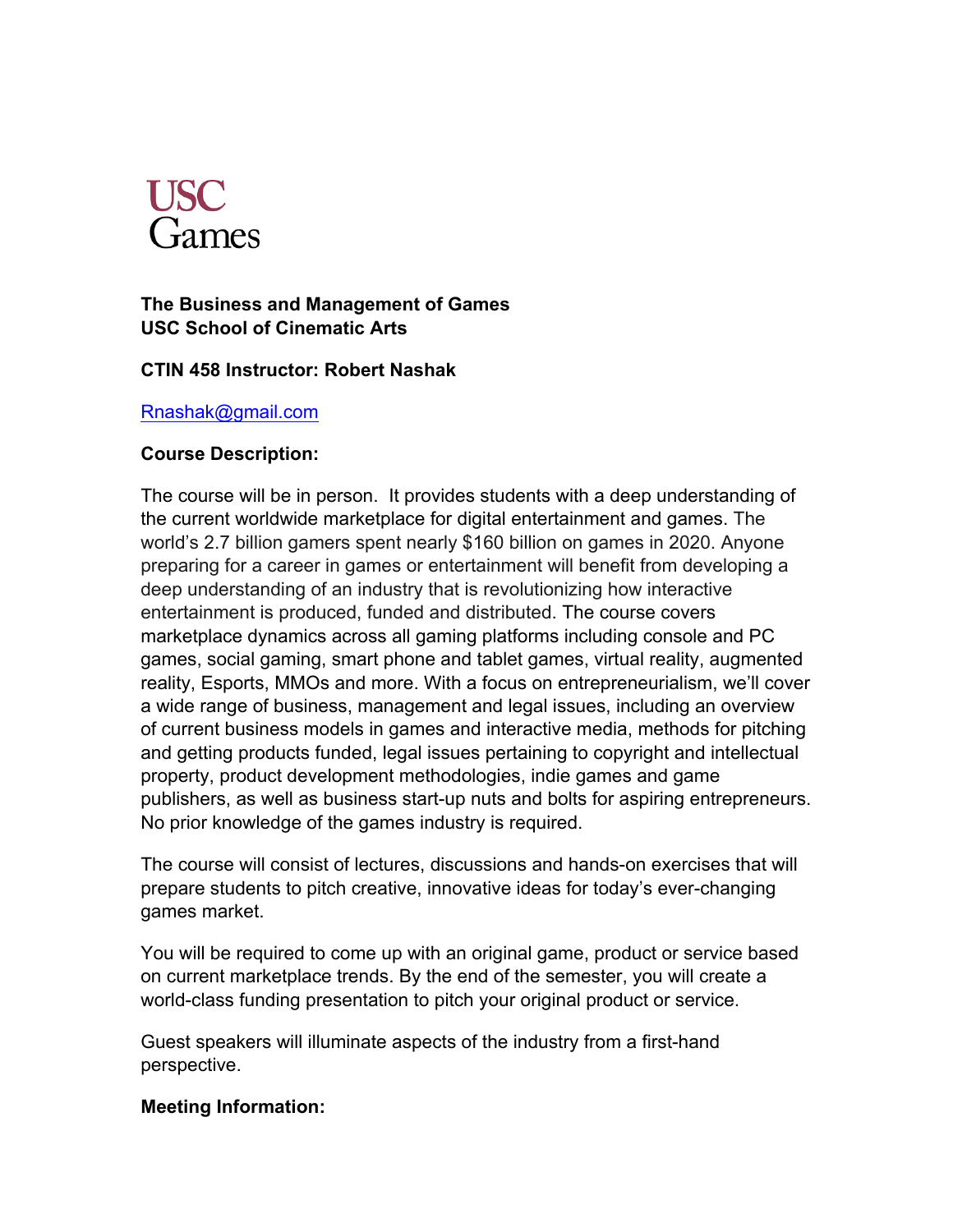Lecture, Participation and Discussion: 3 hours

## **Evaluation of student performance:**

The course will have ongoing in-class assignments, and one final project that will start mid-term and continue to the end of the semester. Students will be graded based on creativity and ability to apply class teachings. Students are also graded for the quality of their final presentation.

## **Graded Assignments:**

- 1) Half-way through the semester, students will submit the first half of their final project presentation.
- 2) Final Presentation: in-class pitch followed by final presentation submission on the day of the class's final exam.

Grade value will be apportioned as follows:

| Participation                             | ۰.<br>20 |
|-------------------------------------------|----------|
| Mid-Term Project                          | 30       |
| <b>Final Verbal Pitch</b><br>Presentation | 10       |
| <b>Final Project Pitch</b><br><b>Deck</b> | 40       |
| Total:                                    | 100      |

## **Course content:**

## **Week 1: Introduction to the Class**

Lecture/discussion: Syllabus Overview and intro to course

## **Week 2: Games Market Overview – Platforms and Pricing Models**

Lecture/discussion: Overview of the games market across all key platforms including console, PC/Mac, mobile/tablet, VR, AR, MMO, etc., with a focus on pricing models including free-to-play, premium pricing, subscriptions, in-app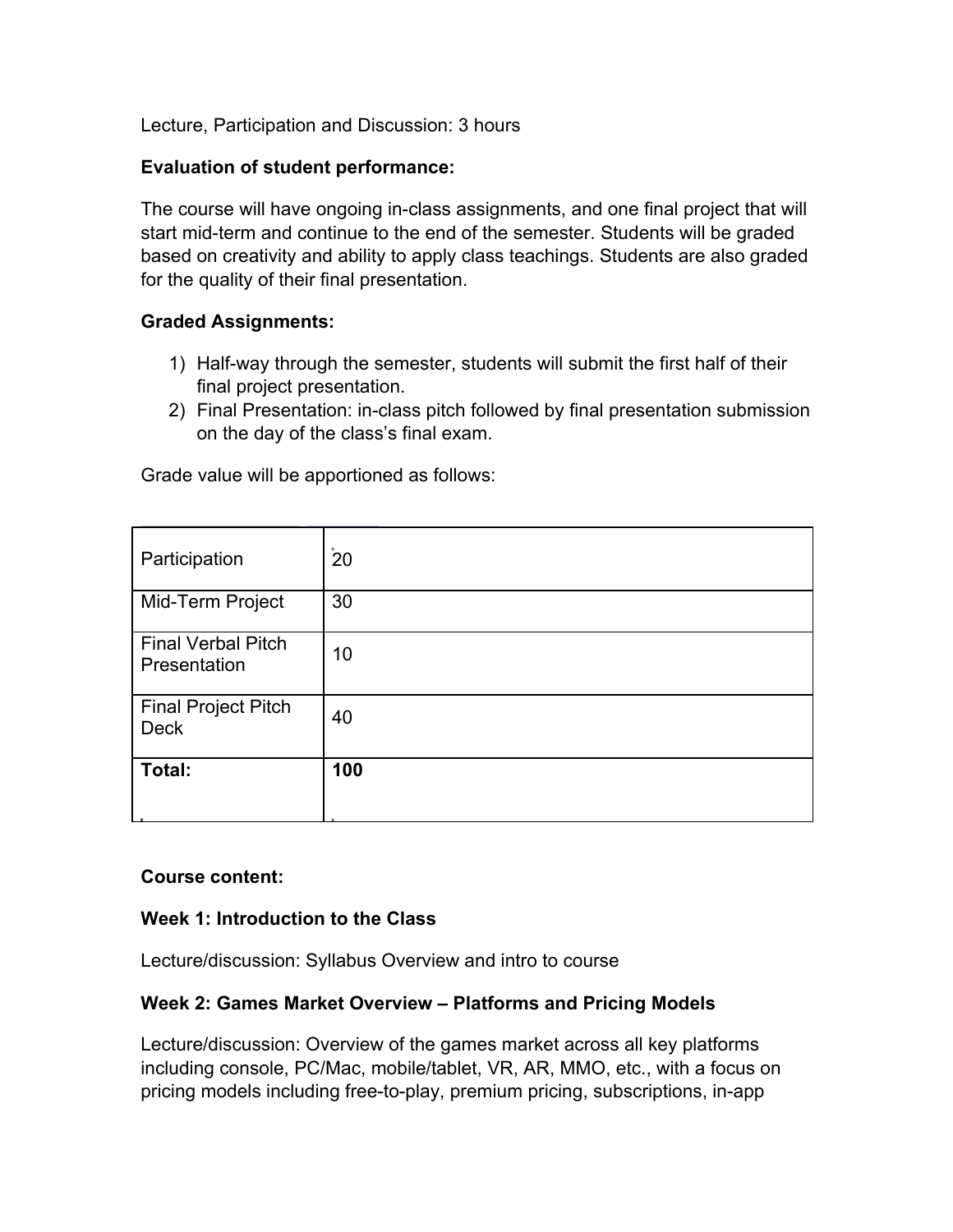purchases, etc.

# **Week 3: Games Market Overview – Key Worldwide Territories**

Lecture/discussion: Overview of the games market across all key territories including, NA, EMEA, APAC, etc. with a focus on North America, Europe, South Korea, Japan and China.

# **Week 4: Creative Game Development**

Student Game Presentations and Lecture/discussion: Overview of what makes for great game design in today's changing marketplace with a focus on designing for audience acquisition and monetization, how hits are made and how hits become genres, franchise management, brand management, etc.

## **Week 5: Sizing the Market**

Lecture/discussion: How to analyze market opportunities across the games space, how to size the market opportunity for your product or service, understanding TAM, customer demographic and psychographic profiles, competitive analysis, etc.

# **Week 6: History of Video Games & Digital Media Trends**

Lecture/discussion: Overview of the history of games, key technology trends from cloud gaming to big data, regional differences, including the Asia gaming market

## **Week 7: Multi-platform Entertainment**

Lecture/discussion: Cross-platform IP development, franchise and entertainment IP, the role of original IP, transmedia, gamification/gamified systems.

## **Week 8: How Game Publishers Work**

Lecture/discussion: Overview of major WW game publishers across PC, Console, and Mobile and how to pitch to them, including a deep dive into how they work: greenlight processes, key stakeholders and decision making, portfolio management, external vs. internal development, localization, etc.

## **Week 9: Indie Gaming: How to Start and Run a Games Business**

Lecture/discussion: Overview of running games businesses, including fundraising (angel, VC, strategic, crowd-funding, etc.), team development and talent management, marketing and distribution.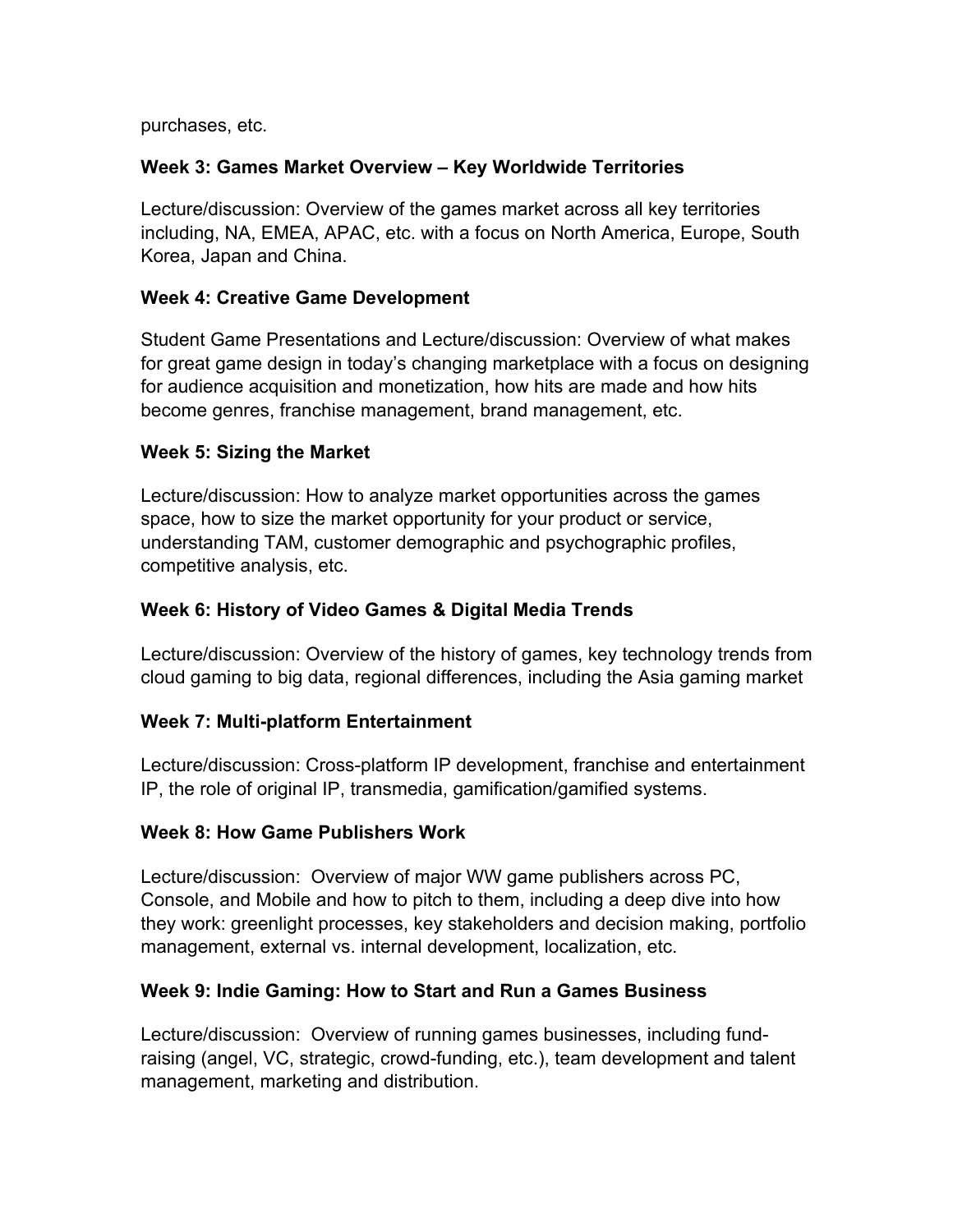## **Week 10: Marketing and Business Plan Essentials**

Lecture/discussion: Audience acquisition strategies across all platforms, business plan essentials, sources of funding, product development planning, marketing/PR, including paid, owned and earned media, Opportunity/Mission/Vision.

## **Week 11: P&Ls, Making your Business Case, IP ownership, Contracts**

Lecture/discussion: P&Ls and P&L management, licensing, contracts, and IP ownership

## **Week 12: Virtual Reality/Augmented Reality/Mixed Reality Deep Dive**

Lecture/discussion: Deep dive into current market for VR/AR/MR and why growth has not met expectations.

## **Week 13: Product Development**

Lecture/discussion: How games are developed across all platforms, product development methodologies including Agile development, team resourcing, ramping up and ramping down teams, Quality Assurance, Multi-player and backend development, Cloud-based services, product timelines, submissions requirements across console and PC distribution, etc.

#### **Week 14: Pitch Presentations**

Students present project pitches

## **Week 15: Pitch Presentations**

Students present project pitches

## **Suggested Readings:**

The Art of Interactive Design, Chris Crawford

The Playful World: How Technology is Transforming Our Imagination, Mark Pesce

Playing For Profit: How Digital Entertainment Is Making Big Business Out of Child's Play, Alice LaPlante/Rich Seidner

Trigger Happy: Games and the Entertainment Revolution, Steven Poole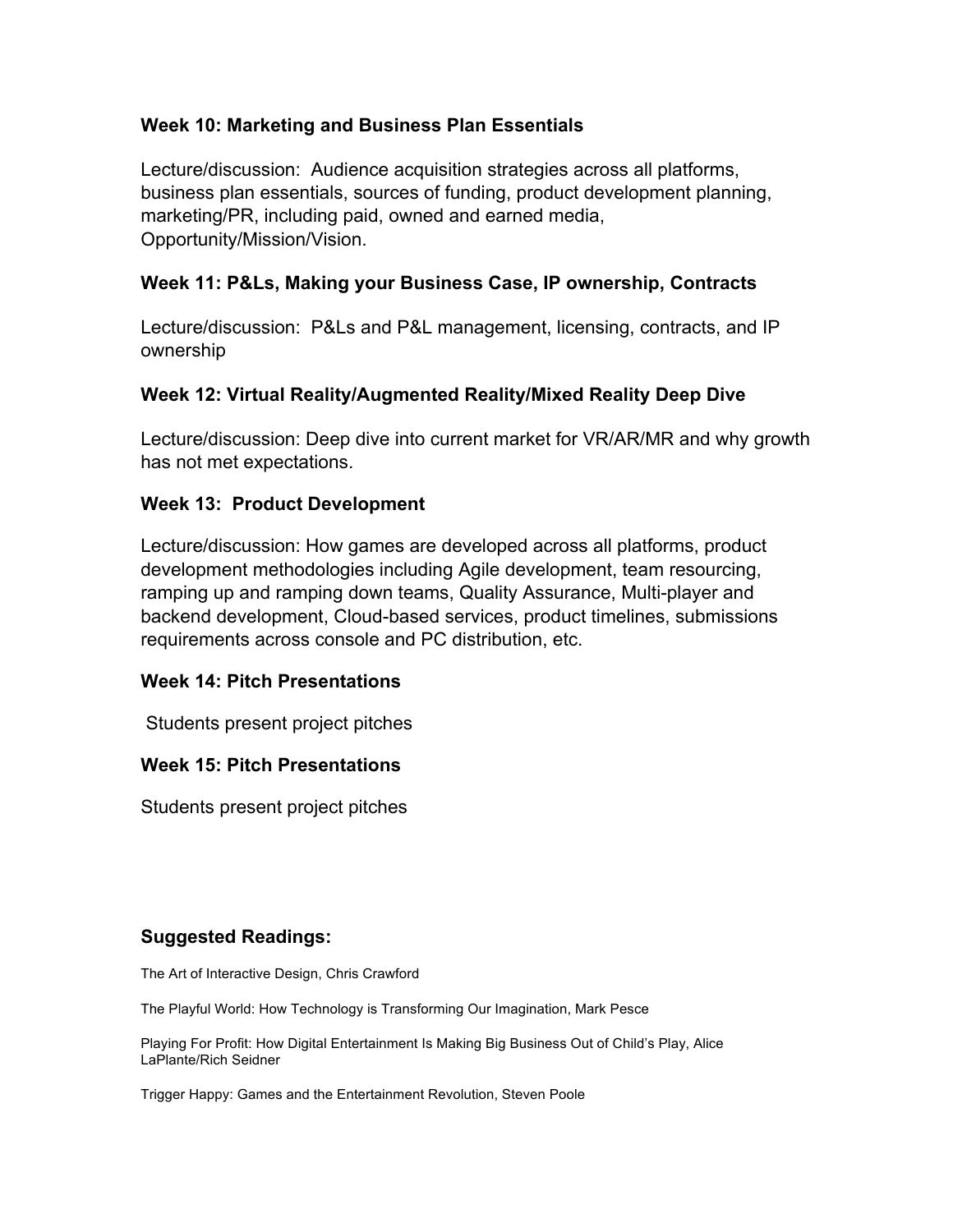Interactive Design for New Media and the Web, Nicholas V. Iuppa

Writing for Interactive Media: The Complete Guide, Jon Samsel/Darryl Wimberley

Digital Storytelling: A Creator's Guide to Interactive Entertainment, Carolyn Handler Miller

Game Architecture and Design: A New Edition, Andrew Rollings

Ultimate Game Design: Building Game Worlds, Tom Meigs

Creation Emotion in Games: The Craft and Art of Emotioneering, David Freeman

Developing Online Games: An Insider's Guide, Jessica Mulligan/Bridgette Patrovsky

Andrew Rollings and Ernest Adams on Game Design, Andew Rollings/Ernest Adams

Masters of Doom: How Two Guys Created An Empire and Transformed Pop Culture, David Kushner

Break Into the Game Industry: How to Get a Job Making Video Games, Ernest Adams

Game Over: Press Start to Continue, David Sheff

The Ultimate History of Video Games: From Pong to Pokemon – The Story Behind the Craze that Touched Our Lives and Changed the World, Steven L. Kent

High Score: The Illustrated History of Electronic Games, Rusel DeMaria/Johnny L. Wilson

The Visual Story: Seeing the Structure in Film, TV, and New Media, Bruce A. Block

Digital Storytelling: A Creator's Guide to Interactive Entertainment, Carolyn Handler Miller

Pause and Effect: The Art of Interactive Narrative, Mark Stephen Meadows

Rules of Play: Game Design Fundamentals, Katie Salen/Eric Zimmerman,

Interactive Television Demystified, Jerry C. Whitaker

Bamboozled at the Revolution: How Big Media Lost Billions in the Battle for the Internet, John Motavalli

The Medium of the Video Game, Mark J.P. Wolf/Ralph H. Baer

The First Quarter: A 25-year History of Video Games, Steven L. Kent

Game Development and Production, Erik Bethke

Game Design Workshop, Tracy Fullerton/Christopher Swain/Steven Hoffman

#### **Missing an Assignment, Incompletes:**

The only acceptable excuses for missing an assignment or taking an incomplete in the course are personal illness or a family emergency. Students must inform the instructor before the assignment is due and present verifiable evidence in order for a make-up to be scheduled. Students who wish to take incompletes must also present documentation of the problem to the instructor before final grades are due.